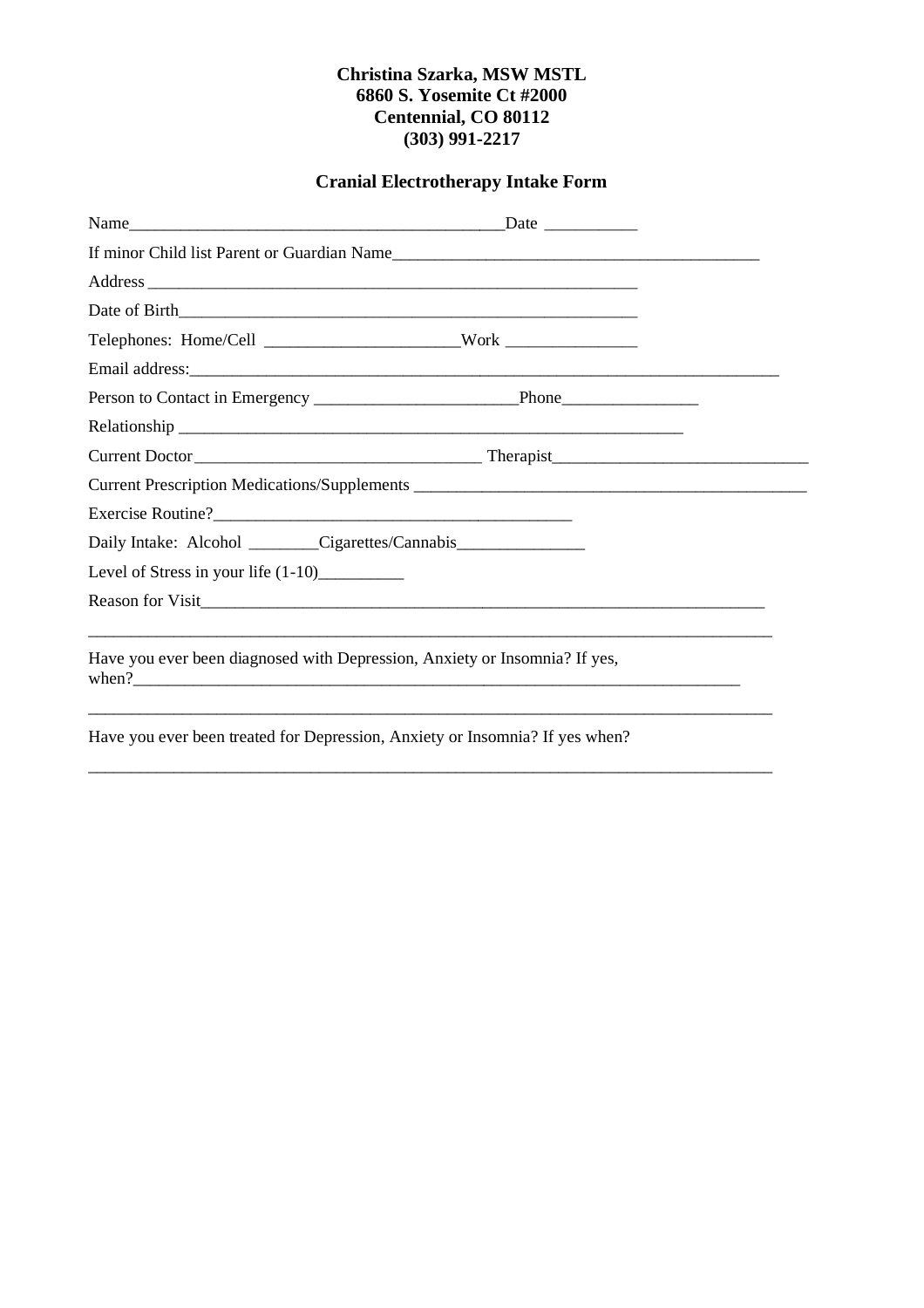| <b>Emotional / Psych</b> | <b>Endocrine</b>    | Cardiovascular<br>Angina      |  |  |  |
|--------------------------|---------------------|-------------------------------|--|--|--|
| Depression               | Adrenal             |                               |  |  |  |
| <b>Eating Disorder</b>   | Pituitary           | Stroke<br><b>Heart Attack</b> |  |  |  |
| <b>Mood Swings</b>       | Hyperthyroid        |                               |  |  |  |
| <b>Substance Abuse</b>   | Hypothyroid         | Hypertension                  |  |  |  |
| Anxiety                  | <b>Neurological</b> | <b>Respiratory</b>            |  |  |  |
| <b>Auto-Immune</b>       | Epilepsy            | <b>Bronchitis</b>             |  |  |  |
| Allergies                | <b>Dizziness</b>    | Emphysema                     |  |  |  |
| Cancer                   | Insomnia            | Pneumonia                     |  |  |  |
| Fatigue                  | <b>Migraines</b>    | Tuberculosis                  |  |  |  |
| Fever (severe)           | Muscular-Skeletal   | <b>Digestion</b>              |  |  |  |
| Fibromyalgia             | <b>Arthritis</b>    | Constipation                  |  |  |  |
| <b>Fungal Infections</b> | <b>Back Pain</b>    | <b>Diabetes</b>               |  |  |  |
| Herpes                   | Carpal Tunnel       | Diarrhea                      |  |  |  |
| Lyme Disease             | Hepatitis<br>Gout   |                               |  |  |  |
| Mononucleosis            | Skin Disorder       | Hypoglycemia                  |  |  |  |
| <b>Urinary</b>           | Ear, Nose, Throat   | Jaundice                      |  |  |  |
| <b>Bladder</b> infection | Earache             | Ulcer                         |  |  |  |
| <b>Kidney Stones</b>     | Jaw Pain (TMJD)     | <b>Liver Disorder</b>         |  |  |  |

*Mark the following areas of disease or symptoms. Use C = current or P = past*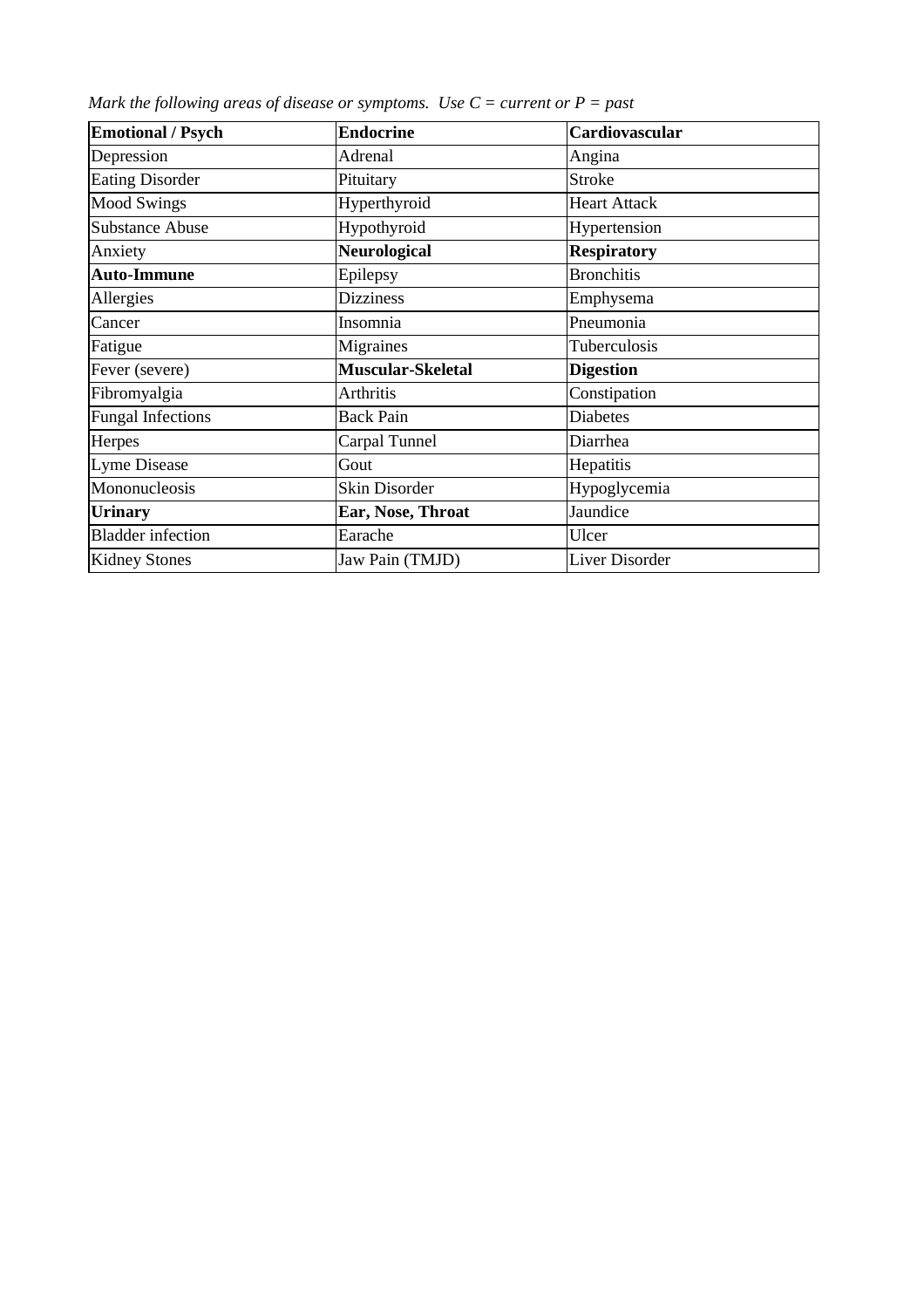#### AUTHORIZATION AND CONSENT FOR CRANIAL ELECTROTHERAPY TREATEMENTS

This authorization and consent form is an effort to make you better informed about Cranial Electrotherapy Treatments (CES). We encourage you to ask our staff any questions you may have. You are also encouraged to conduct your own research or consult with your own health care provider if you have additional questions. Cranial Micro-current is a non invasive, low level of current that activates specific groups of nerve cells that are located at the brainstem. These groups of nerve cells produce the chemicals serotonin and acetylcholine, which can affect the chemical activity of nerve cells in the nervous system. By changing the electrical and chemical activity of certain cells it amplifies activity in some neurological systems, and diminishes activity in others. This neurological fine tuning is called modulation, and occurs either as a result of, or together with the production of electrical activity patterns in the brain known as an alpha state. Such alpha rhythms are accompanied by feelings of calmness, relaxation and increased mental focus.

CES treats depression, anxiety and insomnia by passing tiny electrical currents similar to those found naturally in the body imperceptibly through the brain. The micro-current moves electrons through the brain at a variety of frequencies, collectively known as harmonic resonance. This normalizes the electrical activity of the brain as measured by an electroencephalogram (EEG). The patient undergoing CES treatment will often report a pleasant, relaxed feeling of well-being. Improvement is sometimes experienced during treatment, but may be seen hours later, or even the day after treatment. Depression control is generally experienced after three or more weeks of 8-10 treatments consecutively. Cranial electrotherapy is FDA approved for the treatment of Depression, Anxiety and Insomnia.

To Achieve Optimal Results: We recommend a series of a minimum of 8-10 micro-current treatments during a 2-4 week period as recommended by our licensed practitioners. Following the series of acute treatments, it is recommended to have 1 treatment per month in order to maintain optimal results.

Limitations and risks: Electrotherapy treatments cannot be performed on patients who have any of the following conditions: If a client is pregnant and/or has serious health conditions (Cancer, heart problems, etc.) or suffers from any of the following contra-indications: epilepsy, seizure, thrombosis or phlebitis, and all infectious illnesses. If a client has: cardiac pacemaker, metal implants anywhere in the face, or is using an anabolic steroid. In some clinical trials 1% of patients experienced headaches, nausea, dizziness and skin irritation.

Client Certification: I hereby certify I do not have any of the foregoing conditions, devices or implants ("Limitations"). Initials: \_\_\_\_\_\_\_

Waiver: I understand and acknowledge there are risks involved when using Electrotherapy treatments, including, but not limited to, those side effects listed above. I have had the opportunity to ask questions regarding these risks and other possible complications. I understand any false or misleading information I have given may lead to undesired results and complications and hereby waive Integrated Health Center (IHC) or any of its staff if such results or complications that do occur. In consideration for IHC performing this procedure, I agree I will assume the risk and full responsibility for any and all injuries, losses, side effects or damages, which might occur to me while I am undergoing or after this procedure. To the maximum extent allowed by law, I agree to waive and release any and all present and future claims, suits or related causes of action against Integrated Health Center, LLC, its owners, officers, employees, or agents for negligence, injury, loss, death, costs or other injuries or damages to me as a result of this procedure. I agree this waiver and release shall bind the members of my family and any spouse or domestic partner, if I am alive, as well as my estate, family, heirs, administrators, personal representatives or assigns if I am deceased, and shall be deemed as a "Release, Waiver, Discharge and Covenant" not to sue.

Patient Name: \_\_\_\_\_\_\_\_\_\_\_\_\_\_\_\_\_\_\_\_\_\_\_\_\_\_\_\_\_\_\_\_\_\_\_\_\_\_\_\_\_\_\_\_\_\_\_\_

Patient or Guardian Signature:\_\_\_\_\_\_\_\_\_\_\_\_\_\_\_\_\_\_\_\_\_\_\_\_\_\_\_\_\_\_\_\_\_\_\_ Date:\_\_\_\_\_\_\_\_\_\_\_\_\_\_\_\_\_\_\_\_